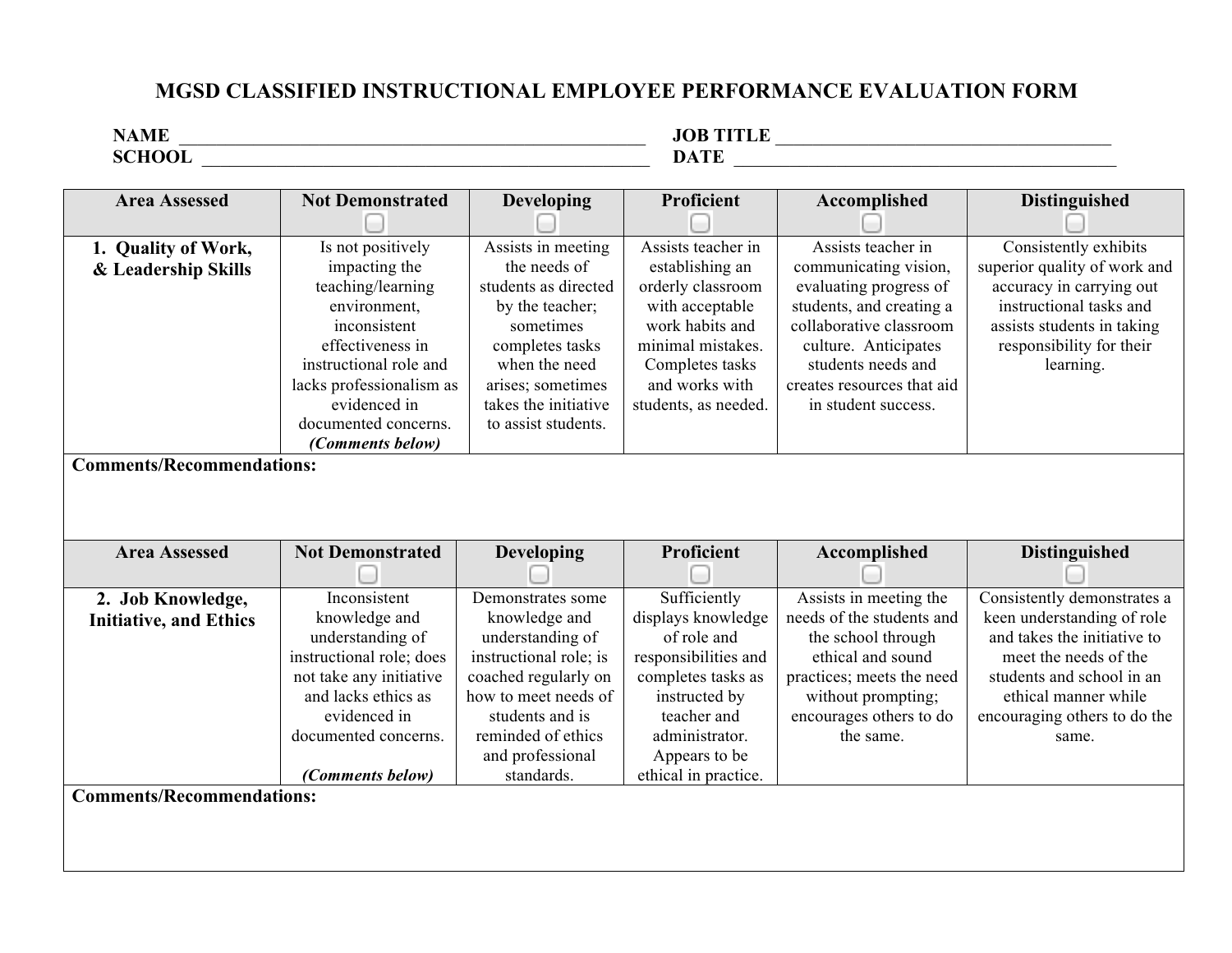| <b>Area Assessed</b>             | <b>Not Demonstrated</b>        | <b>Developing</b>         | Proficient                       | Accomplished                         | <b>Distinguished</b>                    |
|----------------------------------|--------------------------------|---------------------------|----------------------------------|--------------------------------------|-----------------------------------------|
|                                  |                                |                           |                                  |                                      |                                         |
| 3. Dependability                 | Inconsistent display and       | Understands the role      | Reasonably                       | Consistently                         | Has a superior quality of               |
| and                              | understanding of               | and responsibilities, but | demonstrates                     | demonstrates                         | professionalism as evidenced            |
| Professionalism                  | professionalism; does not      | requires supervision for  | professionalism                  | professionalism by                   | by reporting to work,                   |
|                                  | report to work regularly or in | tasks to be completed     | within the assigned              | reporting to work in a               | meetings, and school events             |
|                                  | a timely manner and/or tends   | accurately; has been      | role by reporting to             | timely manner, is                    | outside of required hours,              |
|                                  | to leave work early; is not    | reminded of               | work on time,                    | reliable in performing               | performs duties accurately              |
|                                  | professional in appearance     | expectations regarding    | performing duties                | duties with little to no             | with no supervision, is                 |
|                                  | and communication as           | professional appearance   | as expected with                 | supervision, and is                  | consistently professional in            |
|                                  | evidenced in documented        | and effective             | some supervision,                | professional in                      | appearance and                          |
|                                  | concerns.                      | communication.            | and being                        | appearance and<br>communication with | communication with all<br>stakeholders. |
|                                  |                                |                           | professional in both             | colleagues, students,                |                                         |
|                                  | (Comments below)               |                           | appearance and<br>communication. | and parents.                         |                                         |
| <b>Comments/Recommendations:</b> |                                |                           |                                  |                                      |                                         |
|                                  |                                |                           |                                  |                                      |                                         |
|                                  |                                |                           |                                  |                                      |                                         |
|                                  |                                |                           |                                  |                                      |                                         |
|                                  |                                |                           |                                  |                                      |                                         |
|                                  |                                |                           |                                  |                                      |                                         |
|                                  |                                |                           |                                  |                                      |                                         |
| <b>Area Assessed</b>             | <b>Not Demonstrated</b>        | Developing                | Proficient                       | Accomplished                         | <b>Distinguished</b>                    |
| 4. Professional                  | Inconsistent display and       | Understands the vision    | Reasonably promotes              | Consistently promotes                | Enthusiastically promotes               |
|                                  | understanding of vision and    | and mission of the        | the vision and                   | the vision and mission of            | the vision and mission of the           |
| <b>Attitude and</b>              | mission; does not              | school and district but   | mission of the school            | the school and district by           | school and district by having           |
| <b>Demeanor</b>                  | communicate professionally     | has difficulty            | and district by                  | having a pleasant and                | a pleasant and positive                 |
|                                  | with all stakeholders; does    | communicating             | communicating                    | positive attitude,                   | attitude, communicating                 |
|                                  | not follow established         | professionally with all   | professionally as                | communicating                        | effectively without bias, and           |
|                                  | policies, procedures, and      | stakeholders. Follows     | expected with all                | effectively without bias,            | following established                   |
|                                  | protocols as evidenced in      | established policies,     | stakeholders and                 | and following                        | policies, procedures and                |
|                                  | documented concerns.           | procedures, and           | following established            | established policies,                | protocol while encouraging              |
|                                  |                                | protocol most times.      | policies, procedures             | procedures and protocol.             | others to do the same.                  |
|                                  | (Comments below)               |                           | and protocol.                    |                                      |                                         |
| <b>Comments/Recommendations:</b> |                                |                           |                                  |                                      |                                         |
|                                  |                                |                           |                                  |                                      |                                         |
|                                  |                                |                           |                                  |                                      |                                         |
|                                  |                                |                           |                                  |                                      |                                         |
|                                  |                                |                           |                                  |                                      |                                         |